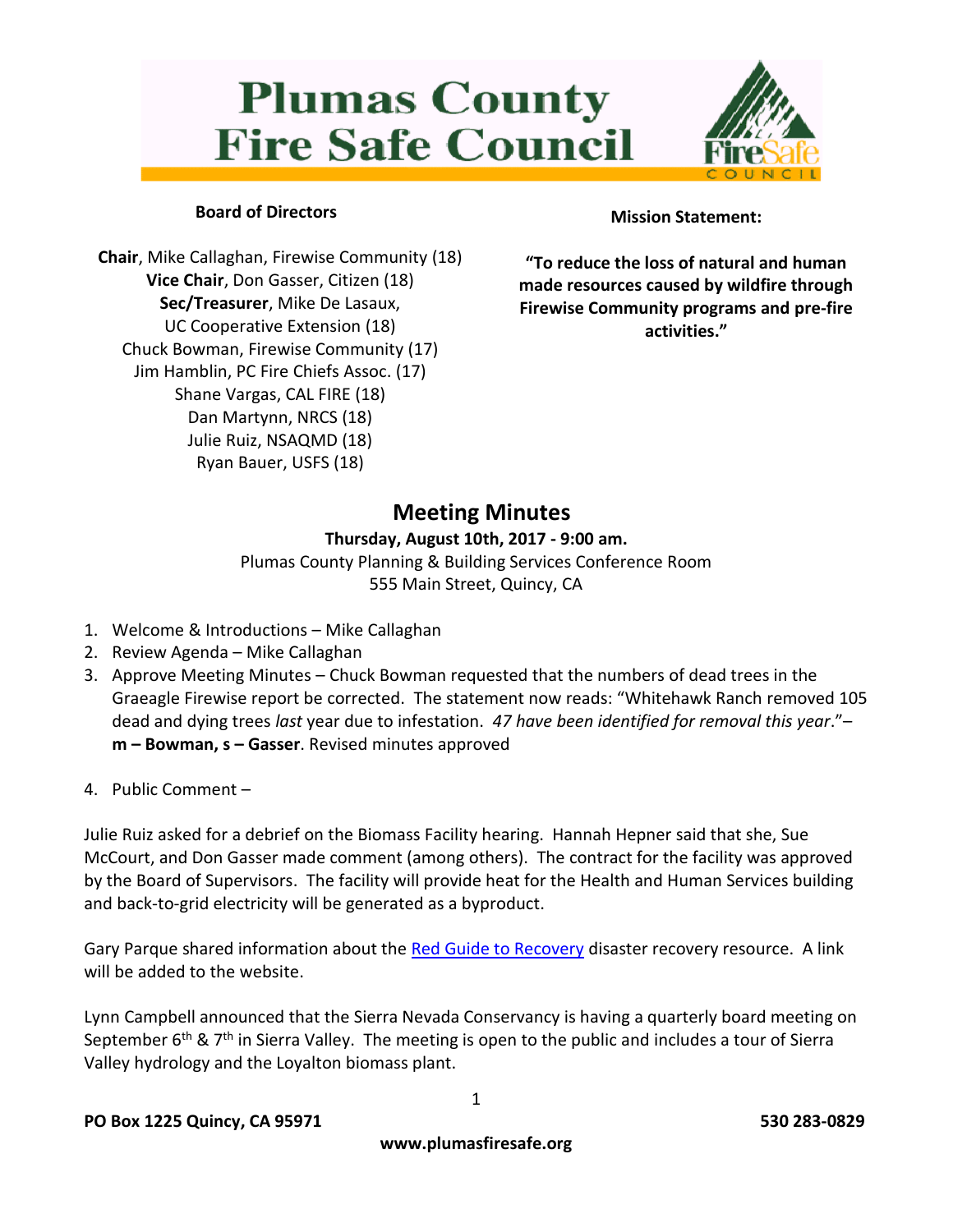#### **New Business**

Minerva Fire Update – South Central Sierra Interagency Incident Management Team

Dave Martin said that the fire is 96% contained as of the morning report and crews are primarily working on "fire suppression repair:" putting in water bars, pulling slash, putting the roads back into a drivable condition, etc. Ho noted that Firewise and Fire Safe Councils have been useful in other counties in helping the public understand the fire situation.

Taro Pusina said that little heat was shown on infrared flight last night. He noted that there have been good fire effects - mostly low to moderate intensity, on the ground. About 25% was high-intensity crown fire. There was isolated torching, short crown-fire runs, with the biggest holes of 10-15 acres in size. The resulting heterogeneity provides diversity on the landscape. He noted that it was beneficial that it happened after a wet winter – it would have been different last year. The area that burned hadn't seen fire in recorded history and currently has a hire fire departure interval. However, areas that had been logged looked really good. He sees the Minerva Fire as an anchor point for future treatments. His advice was: when considering what HFR work to do, think about what the system was like before fire suppression. Chipping and mastication can change fire behavior from crown to ground, but the fire will go through those treatments just as fast - burning is the best option as removing biomass is necessary. The fire started early enough in the season that there were resources available. Nonetheless, there are not enough resources to post up at every house. Triage "picks the winners." He encouraged landowners to do clearing and be advised on ingress and egress. He said to think about if your home could survive with no-one there, to select wise building materials, and consider having a water tank (3,000 gallons) if not part of municipal system. In his experience, hazardous fuel reduction work that was done around communities in Yosemite was critical in Rim Fire.

Don Gasser asked if access is going to limit rehabilitation and resource extraction. Mr. Pusina said that there will not be much need for rehabilitation. There will be good edge effects. Though he noted that a big winter will affect sedimentation in Mill Creek. There are some roads that can be used to address safety hazards as well as access some commercial value.

John Sheehan asked if there will be an analysis of fire effects. Mr. Pusina said that it is up to Plumas National Forest to undertake analysis.

Mike McCourt commented that smoke management is a huge issue when using prescribed fire. Trina Cunningham followed that traditional burning would have occurred at this time of year and into the fall. There is more of a smoke issue in the spring when the burn window is open, as well as affects to understory diversity. Julie Ruiz said that she has local data for air quality effects from wildfire versus prescribed fire, as well as wood stoves. Mr. Pusina said that mechanical treatments are appropriate close to communities and that prescribed burning should be done beyond that – then wildfire can burn into those areas "softly."

Kyle Felker showed a map in progress of all treatments that have taken place around American Valley.

**Old Business** – None

**PO Box 1225 Quincy, CA 95971 530 283-0829** 

**www.plumasfiresafe.org**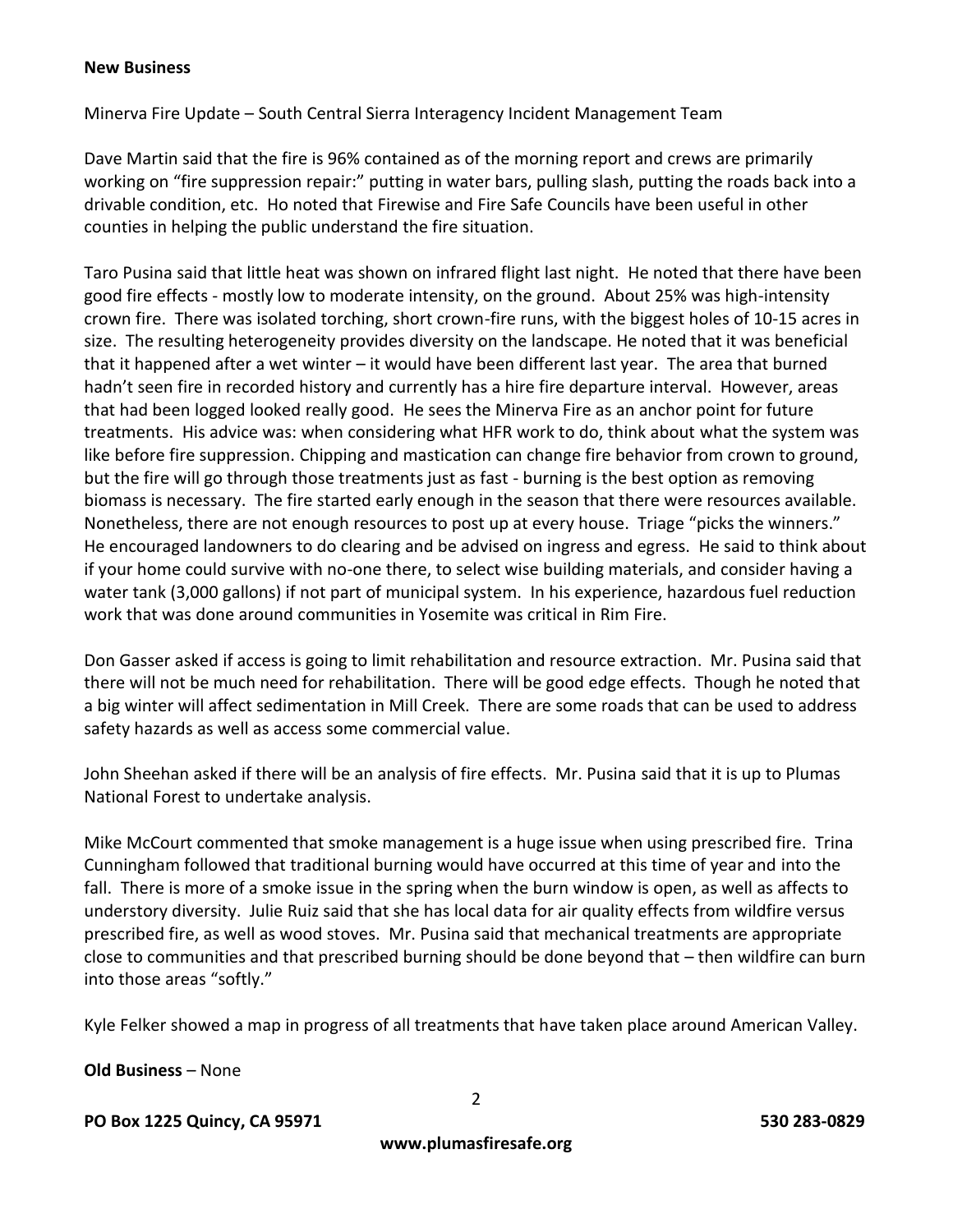#### **Updates**

1. Plumas County Tree Mortality Task Force – meeting to follow.

2. Status of Current Grants – Hannah Hepner & Project Managers

**262 – Feather River Stewardship Coalition:** Hosting a free [SNC grant writing seminar](https://www.eventbrite.com/e/introduction-to-grant-writing-tickets-33132565395) on August 22nd & 23rd .

**275/276 – Senior/Disabled Defensible Space**: 55 maintenance projects completed this year. 25 new clients are anticipated to be treated with additional grant funds that have recently been made available from 259 – funds that were not utilized for the Barry Creek project.

**278 – Chipping Program:** Phase I complete. An amendment for Gold Mountain has been partially treated. Phase II applications have been coming in and chipping will take place in September. It was suggested that outreach occur during the winter months to coordinate volunteers. It was also emphasized that we need to find contractors who do not respond to fires.

**259 – Barry Creek:** Work has concluded. 59.4 acres (of a planned 555) were treated. A portion of the remaining funds will be used for the Senior/Disabled program.

**East Quincy:** Project is complete with a total of 92 acres of treatment.

**East Shore:** The project is awaiting a signed Decision Memo from the USFS. The RFP for operators closed Aug 1st.

**260 – Hwy 70:** Sara Taddo Jones has resigned as the forester. Mastication & hand thinning is complete. Piles require burning in the fall.

**273- Dixie Valley:** A modification to extend the grant deadline one year has been approved. Kyle Felker is working on layout. The Archaeology contract is signed.

**277- Wolf/Grizzly**: Work has been submitted to contracting by PNF. There will be action on it in 2018. **280 - Bucks Lake:** Contracting is imminent. The expiration date for grant funds has been extended one year to align with the Wolf/Grizzly deadline.

**279- Mohawk Vista & 281 – Gold Mountain:** Waiting on executed grant agreements from PNF.

3 & 4. Status of Potential Projects/Grant Opportunities – Hannah Hepner

# **USFS Stevens funds – submitted April 14**

**C Road -** 90 acres, \$180,570

**Grizzly Ranch –** 130 acres, \$270,275

**American Valley Phase II –** 100 acres, \$285 970

**Genesee Woods/Red Clover –** 100 acres, \$178,970 (2019 Stevens funds)

# **CA FSC Grant Program – submitted May 10**

Requested \$11,350 for Senior/Disabled Defensible Space program Two year implementation period; requires 1:1 non-federal match

# **FEMA Fire Prevention & Safety Grant – submitted May 18**

Requested \$56,168 for Senior/Disabled Defensible Space program One year implementation period, 5% cost share - \$2,808

**Plumas RAC Title II – due August 11**

**PO Box 1225 Quincy, CA 95971 530 283-0829** 

3

**www.plumasfiresafe.org**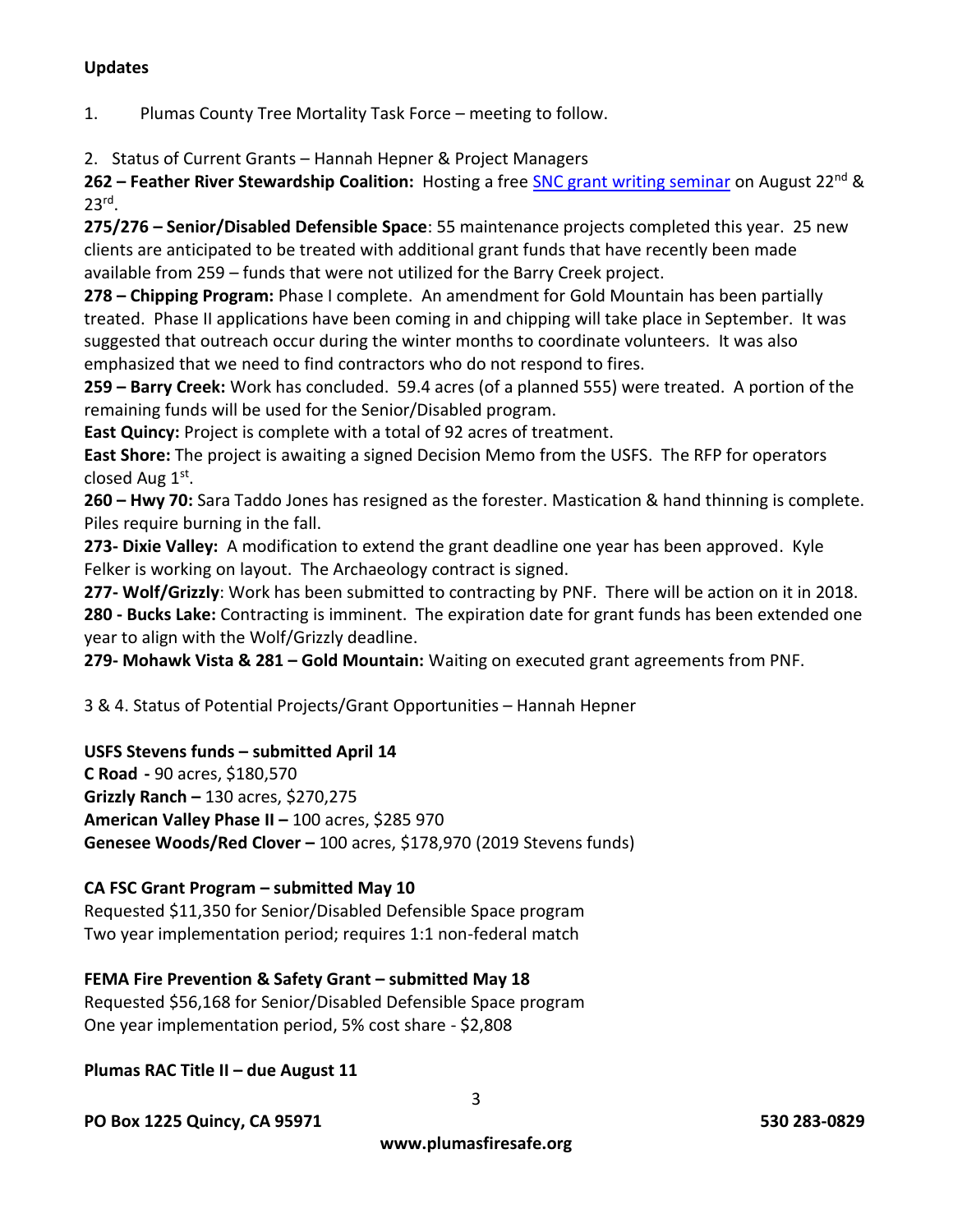\$500,000 available. No match requirement.

Senior/Disabled Defensible Space Assistance Program application in progress for \$65,300 PCFSC Coordination application for \$27,000 (6 months) received Council's approval for submission.

#### **SNC Prop 1 – pre-applications due Sept 1st**

No match requirement. Grass Flat application in progress. Butterfly Twain received Council's approval for submission.

#### **CAL FIRE Landscape Scale Restoration Competitive Grant Program & Western States Fire Marshal WUI Grant Program – both due Sept 1, 2017**

Both 50:50 match requirement, up to \$300,000 Highly competitive, Council opted not to apply.

#### **CAL FIRE SRA FPF –** to be announced soon.

- 5. Standing Reports and Discussion
	- **Plumas County Office of Emergency Services (OES):** Sue McCourt reported that evacuations went well. Necessary plans were in place and the 2016 WUI exercise proved valuable. Social media was a tremendous help. Mr. Sheehan commented that there was a confusion of terms by individuals outside of the area – they had the impression that Quincy had a voluntary evacuation "order."
	- **CAL FIRE:** Shane Vargas said that Defensible Space Inspectors have been hired, trained, and are working in the Plumas Eureka area right now. The crews work through geographic areas and are now back where inspections started several years ago. Scott Rosikiewicz said the SRA grant applications will be released mid-month and that there will be about 6 weeks for submission. They are considering extending the two-year implementation deadline. Don Gordon said that they have been very busy with lightening fires. They have had the opportunity to work with cooperators on the fires. He encouraged projects to be sent to Sean Delacour for crews to address in September.
	- **USFS Hazardous Fuels Reduction**: The 4,600 acre Butterfly Twain NEPA was not objected on vegetation the portion, however, it may take a few months due to road objections from SAC.
	- **Northern Sierra Air Quality Management District**: Julie Ruiz said that air quality has been bad and that the health advisory may be extended – which impacts measurements for air quality compliance. She will be working with Public Health to see what the health impacts have been.

 **Firewise Communities: Lake Almanor West –** Had a Firewise day last month and have done fuel reduction work. **Graeagle –** Tree mortality is up to 63 from 46 last month. They have taken down 24. Whitehawk has just passed CC&Rs and bylaws that include fire language. 205 voted yes for Firewise inclusions in CC&Rs. Ted Dobbs will talk about insurance for Firewise day on August 29<sup>th</sup>. New evacuation maps will be distributed.

**Gold Mountain** – Seeing cedar mortality. Community is focused on overall fuel reduction. Gold Mountain CSD is looking for a fire and emergency services coordinator as an ongoing part-time job.

**LACC –** CAL FIRE has been doing work. Community burn pile has been chipped.

# **PO Box 1225 Quincy, CA 95971 530 283-0829**

**www.plumasfiresafe.org**

4